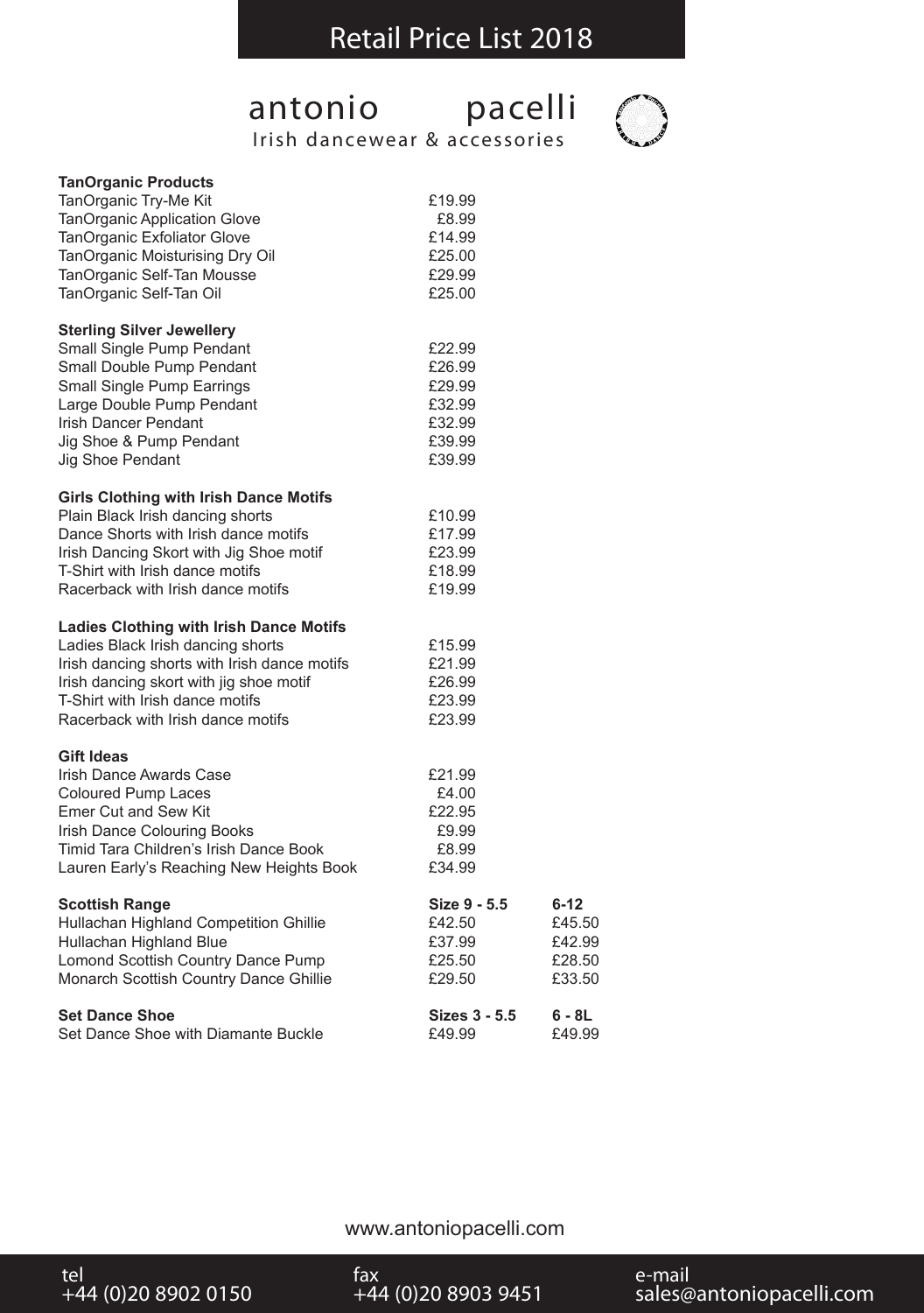### Retail Price List 2018



### antonio pacelli Irish dancewear & accessories

# 2018

www.antoniopacelli.com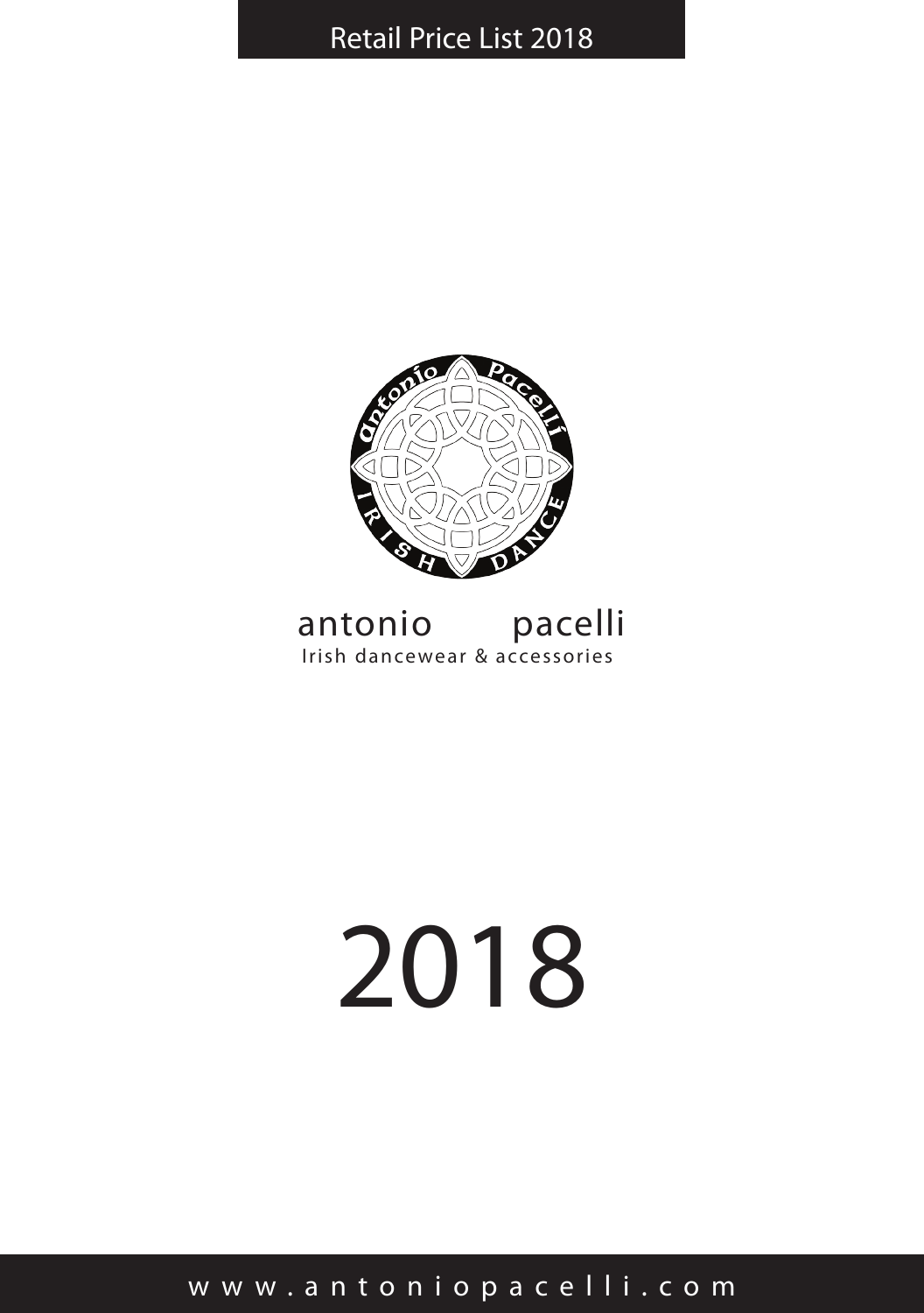### antonio pacelli



Irish dancewear & accessories

| <b>Pumps</b>                                                    |               | <b>Sizes 7s - 1</b>  | $1.5 - 5.5$   | $6 - 10$ |
|-----------------------------------------------------------------|---------------|----------------------|---------------|----------|
| Antonio Pacelli Essential (sizes 9s to 8L)                      |               | £21.99               | £21.99        | £24.99   |
| Antonio Pacelli Loop (size 7s - 10L)                            |               | £26.99               | £27.99        | £32.99   |
| Antonio Pacelli Gazelle (sizes 7s - 10L)                        |               | £30.99               | £31.99        | £36.99   |
| Antonio Pacelli Eclipse (sizes 11s - 8.5L)                      |               | £33.99               | £33.99        | £38.99   |
| Inish Free Aoife (sizes 8s - 8L)                                |               | £34.99               | £34.99        | £38.99   |
| Antonio Pacelli Ava (sizes 11s-8.L)                             |               | £34.99               | £34.99        | £38.99   |
| Hullachan Pro 1 (sizes 8s - 9L)                                 |               | £44.99               | £44.99        | £49.99   |
| Hullachan Pro 2 (sizes 10s - 9L)                                |               | £44.99               | £44.99        | £49.99   |
| Hullachan Pro 3 (sizes 10s - 10L)                               |               | £49.99               | £53.99        | £58.99   |
| Hullachan Pro 4 (sizes 10s - 10L)                               |               | £49.99               | £53.99        | £58.99   |
| Hullachan Pro 1 in White (sizes 11s - 8L)                       |               | £49.99               | £49.99        | £56.99   |
| <b>Boys Reels</b>                                               |               | <b>Sizes 10s - 1</b> | $1.5 - 5.5$   | $6 - 12$ |
| Hullachan Boys Reel (Also available with straps +£4)            |               | £45.00               | £45.00        | £49.99   |
| Capezio Boys Reel (Also available with straps +£4)              |               | £63.99               | £63.99        | £70.99   |
| Hullachan ProLite (Also available with straps +£4)              |               | £68.99               | £68.99        | £75.99   |
| <b>Antonio Pacelli Jig Shoes</b>                                |               | <b>Sizes 9s - 1</b>  | $1.5 - 5.5$   | $6 - 12$ |
| Superflexi - Leinster Tips / Leinster Heels (sizes 9s - 12L)    |               | £53.99               | £55.99        | £64.99   |
| Ultraflexi - Leinster Tips / Leinster Heels (sizes 12s - 12L)   |               | £59.99               | £59.99        | £65.99   |
| Ultraflexi - Concorde Tips / Concorde Heels (sizes 12s - 12L)   |               | £86.99               | £88.99        | £94.99   |
| Ultraflexi - Liberty Tips / Concorde Heels (sizes 12s - 12L)    |               | £96.99               | £98.99        | £108.99  |
| Ultralite - Liberty Tips / Concorde Heels (sizes 10s - 12L)     |               | £105.99              | £105.99       | £115.99  |
| Show Shoes - Capezio Tips/Half Rubber / Concorde Heel           |               | From £94.50 POA      |               |          |
| Show Shoes - Capezio Tips/Half Rubber / Concorde Heel + 1 layer |               | From £99.00 POA      |               |          |
| <b>Rutherford Jig Shoes</b>                                     |               | <b>Sizes 12 - 1</b>  | $1.5 - 5.5$   | $6 - 10$ |
| Black Suede Sole - Sandblaster Tips/Hytech Heels                |               | £130.00              | £130.00       | £149.99  |
| <b>Fays Jig Shoes</b>                                           |               | <b>Sizes 12 - 1</b>  | $1.5 - 5.5$   | $6 - 10$ |
| Black Suede Sole - Millenium Tips / High Density Heels          |               | £99.99               | £99.99        | £111.99  |
| Ultra Lite - Millenium Tips / Hi Tech Heels                     |               | £115.00              | £115.00       | £125.00  |
| <b>Hullachan Jig Shoes</b>                                      |               | <b>Sizes13 - 1</b>   | $1.5 - 5.5$   | $6 - 9$  |
| UltraLite - Hullachan Liberty Tips / Concorde Heels             |               | £128.99              | £128.99       | £144.99  |
| <b>Dance Trainers</b>                                           |               | Sizes 10s - 5.5      | $6 - 8$       |          |
| Capezio Jag (sizes 2 - 12L)                                     |               | £32.99               | £35.99        |          |
| Bloch Criss Cross (sizes 1 - 8L)                                |               | £33.99               | £33.99        |          |
| Capezio Web with pink stripe (sizes 10s - 8L)                   |               | £27.99               | £31.99        |          |
| Capezio Web with grey stripe (sizes 12 - 8L)                    |               | £27.99               | £31.99        |          |
| Capezio Web with black stripe (sizes 2.5 - 12L)                 |               | £27.99               | £31.99        |          |
| Bloch Wave (sizes 1-8L)                                         |               | £38.99               | £38.99        |          |
| Bloch Boost DRT (sizes 9s - 12L)                                |               | £47.99               | £52.99        |          |
| <b>Poodle Socks</b>                                             | <b>Petite</b> | <b>Small</b>         | <b>Medium</b> | Large    |
| <b>Ultra Low Socks</b>                                          | £2.60         | £2.60                | £2.80         | £3.00    |
| Ankle Length Socks (also available in x petite)                 | £2.60         | £2.60                | £2.80         | £3.00    |
| Ankle Length with Seamless Toe/Arch Support Socks               | £3.30         | £3.30                | £3.50         | £3.70    |
| Championship Length Socks                                       | £2.80         | £2.80                | £3.00         | £3.20    |
| Ultra Low Sparkle Socks                                         |               | £5.20                | £5.40         | £5.60    |
| Ultra Low Socks with Small Diamantes                            |               | £13.50               | £13.50        | £13.50   |
| Ultra Low Socks with Large Diamantes                            |               | £13.50               | £13.50        | £13.50   |
| Ankle Length Socks with Small Diamantes                         |               | £13.50               | £13.50        | £13.50   |
| Hullachan Ultra Low Socks                                       | £             | £6.00                | £6.20         | £6.40    |
|                                                                 |               |                      |               |          |

+44 (0)20 8902 0150 +44 (0)20 8903 9451 sales@antoniopacelli.com +44 (0)20 8902 0150 +44 (0)20 8903 9451 sales@antoniopacelli.com